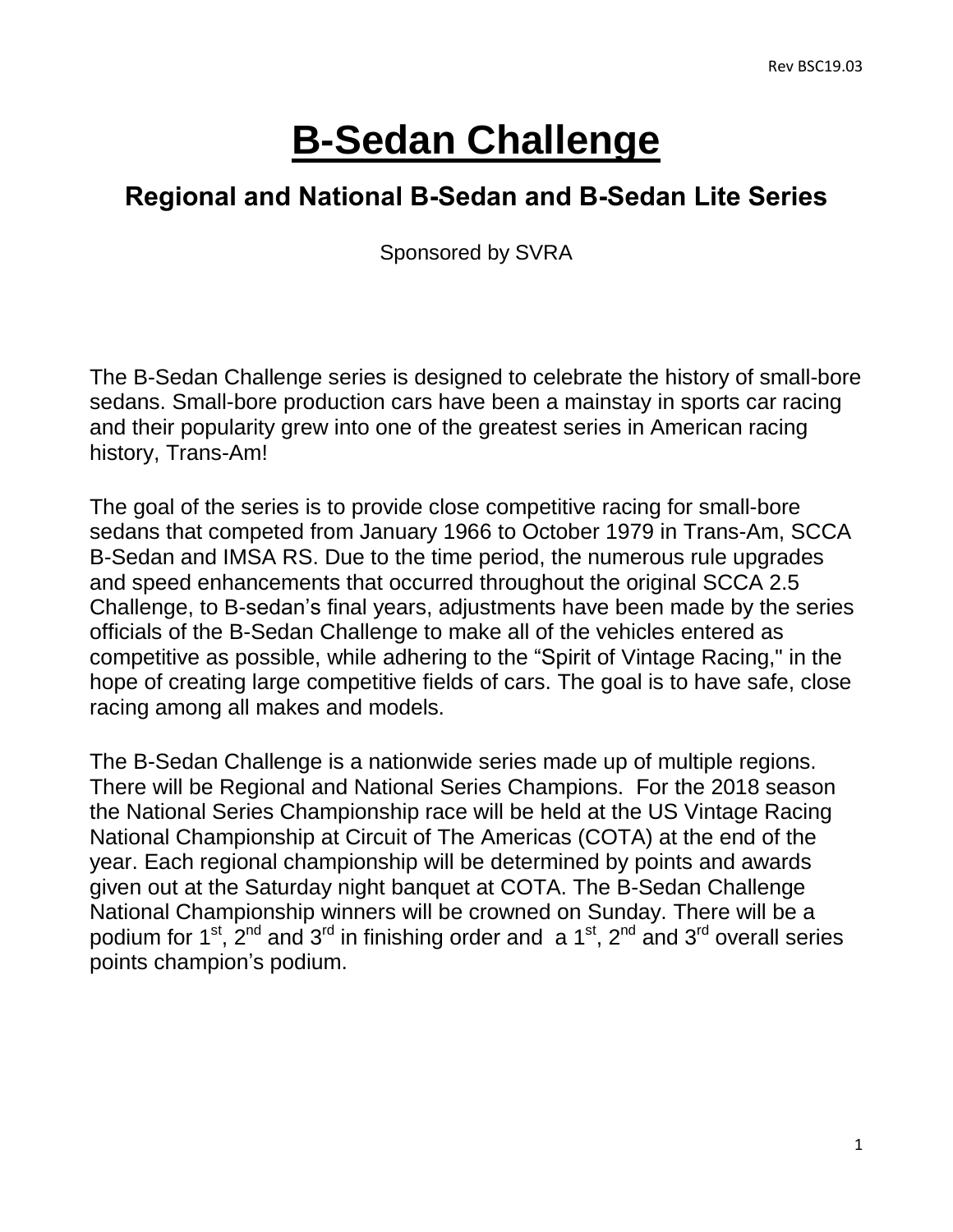The B-Sedan Challenge series is open to all cars like those that competed in the 1966 to 1979 B-Sedan Trans-Am series including both the SCCA 2.5 and IMSA format. Two classes of cars will compete: Traditional B-Sedan cars, and B-Sedan Lite. The wording "2.5" was and is in place to open the series up to specific cars like Ford models which have 2.3 liter motors as stock equipment with the weight of the car corresponding to the nominal displacement of the engine, this is meant to equalize the field. For the complete original rules and a list of all eligible cars refer to the 1972-1979 SCCA GCR's.

#### **All rules in this document supersede any original or other set of rules where applied. For any odd engine or car specifications please contact the National Director for approval.**

All vehicles are required to display the official B-Sedan Challenge windshield banner at the top of the windshield to be eligible for points. Each region will have a different logo in the left corner of the windshield banner. Series sponsor stickers may be required.

All cars will be weighed with the driver as they exiting the track post-race. To get an accurate weight add 185lbs for the driver to your specific cars minimum weight for the total minimum weight. Example; your cars minimum weight is 1800lbs, add 185 for driver weight for a total official weight of 1985lbs exiting the track. If you weigh more than 185lbs you may take weight out of your car if your total weight is more than your official minimum weight. Likewise if you weigh less than 185lbs you may need to add weight to your car to meet the official minimum weight.

Cars may be weighed at any time. Failure to comply with weigh-ins will result in disqualification of position, loss of session points and will start at the back of the field for the next session. Official event scales will be declared at the beginning of the weekend. The weight is the weight; there is no margin of error. The event scales reflect the final decision for weigh-ins.

Weights of cars not listed may be determined via written requests to the National Director.

Weight penalties may be assessed for minor car spec infractions.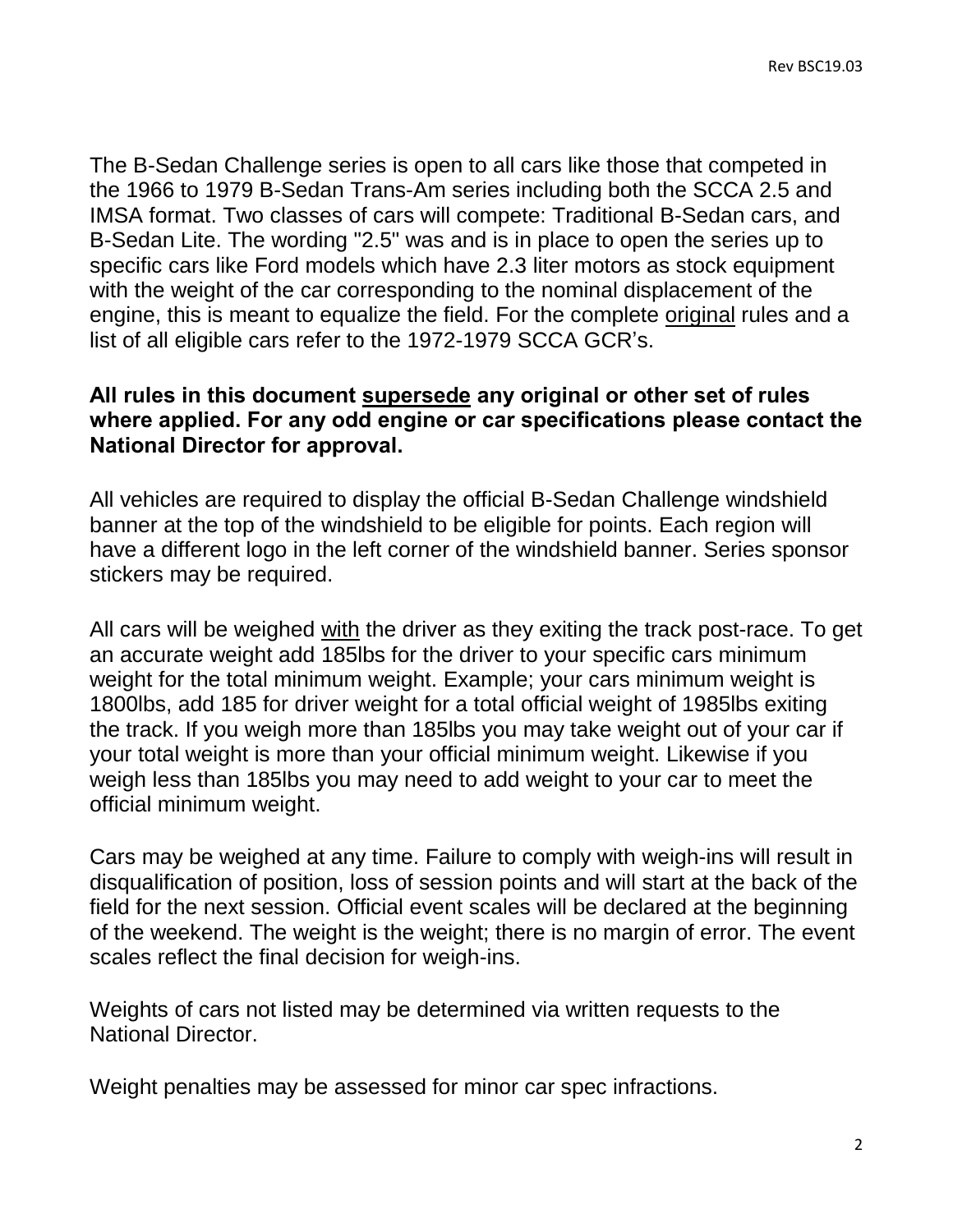All B-Sedan & B-Sedan Lite cars must be kept neat and clean at all times. Period paint schemes are encouraged as well as period advertising.

## **B-Sedan Challange Series Competition & Conduct**

The Regional Competition Director/s at any time during a season may use competition adjustments to even the field as he sees fit, these adjustments will carry over to the B-Sedan Challenge Championship weekend.

If a car is prepared beyond the spirit of any of the rules, the car may be disqualified at any time. All cars should be prepared and driven with the "Spirit of Vintage Racing" in mind. All competitors must maintain respect for directors, event officials and their fellow competitors on and off the track at all times. We are here to have fun first and foremost.

Any car infractions or unsportsmanlike conduct during the course of the season shall be dealt with by the regional directors and/or national director. Points may be deducted at director's discretion.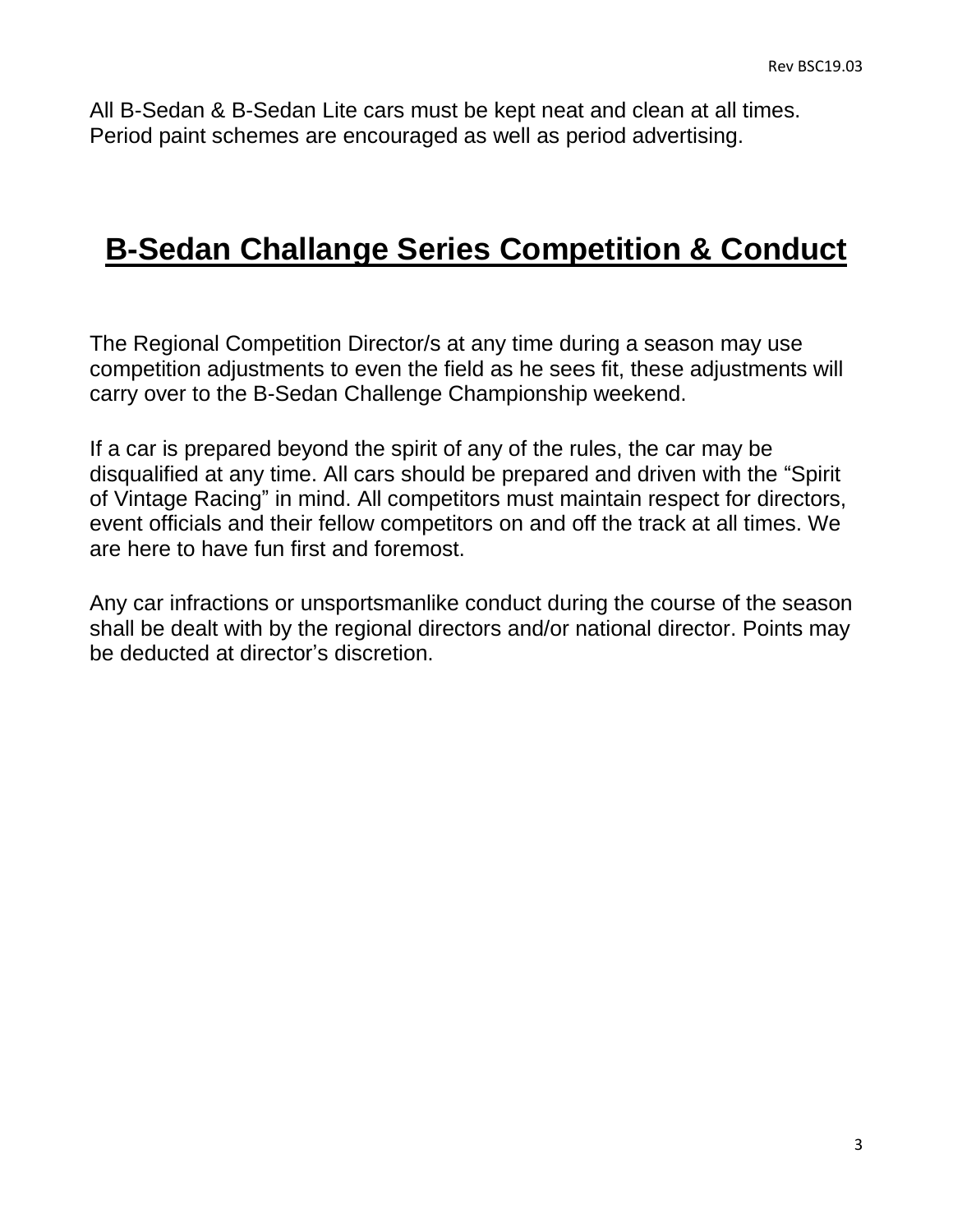## **POINTS**

#### **B-Sedan & B-Sedan Lite Points System.**

B-Sedan & B-Sedan Lite will maintain separate overall point standings for purposes of the season point's championship.

#### **Points will be awarded for finishing positions for 2 races per weekend as follows.**

 $1st = 11$  points  $2nd = 10$  points  $3rd = 9$  points  $4th = 8$  points  $5th = 7$  points  $6th = 6$  points  $7th = 5$  points  $8th = 4$  points  $9th = 3$  points  $10th = 2$  points  $11th + 1$  point

#### **Points will be awarded for 2 Qualifying sessions per weekend as follows.**

Points will be awarded for laps completed (rain or shine), 1 point per lap will be awarded based on laps completed as shown on the official event timing and scoring sheets, 8 laps maximum, If actual total Qualifying session laps are more or less than 8 a formula will be applied to equal the maximum 8 laps.

Example, a Qualifying session for whatever reason only has 6 laps; 8/6=1.333 points per lap. If you completed 4 of the 6 laps 4X1.333=5.333 points will be awarded. If a Qualifying session is called by the event directors (not regional directors) because of inclement weather all cars will receive 8 points. If a Race is called for the same reasons, points will be awarded for the best times in the previous qualifying session or, finishing position of the previous race.

There is one double regional race at The Brickyard and drivers will score points based on their (in region) finishing position not overall finishing position.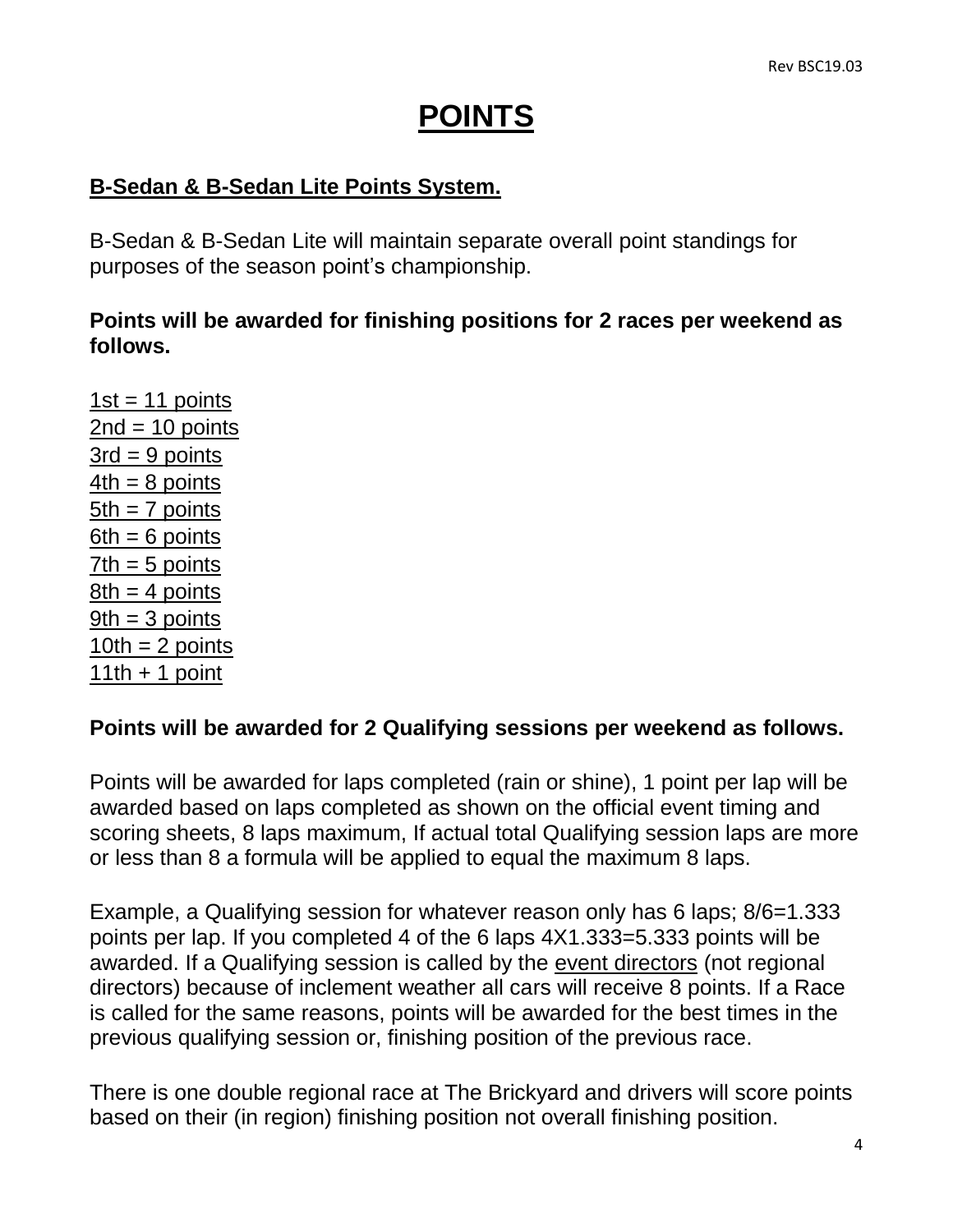The final regional race at COTA will be held on Saturday and will be a double point's race, it will count as the last regional race. The B-Sedan National Championship will be decided on Sunday and will be a double point's race.

A Tie Breaker rule will be applied as follows:

- 1. Race Starts (Saturdays Qualifying Race is considered a race)
- 2. Race Laps Completed
- 3. Average of all Race Finishing Positions
- 4. Qualifying session points

**NOTE:** Drivers with any violation of any B/S Challenge prep rules, or being found underweight anytime during the season shall NOT be eligible for any tie breaker rule

Drivers may attend events outside their local region for regional points as long as these events are supported by the B/S Challenge Series. (Please see the B/S Challenge schedule)

Any competitors that choose to race nationally instead of regionally may score national championship points at approved events but these points will not count toward a regional championship. This choice must be approved by the National Director prior to your first point's race.

A maximum of 4 events will be scored including 1 out of region event. Competitors may score regional points at the first out of region event attended only. After a 5<sup>th</sup> race in or out of region the lowest scoring weekend event points will be dropped for the maximum number of 4 event weekends. Any official B/S Series events after the first five are not eligible for scoring points.

COTA will be the fifth point's event for all regions and will include 2 Qualifying sessions and a Saturday B-Sedan race. The points scored at this event may not be dropped.

All Drivers are responsible for emailing their highlighted, official, weekend time sheets / results to the National Director in order to score points. Times sheets must be received no later than 7 days after an event to receive points. Any problems arising at non SVRA events will be assessed by the event organizers, regional director/s and national director, any decisions made will be in the best interest of the B Sedan series and will be final.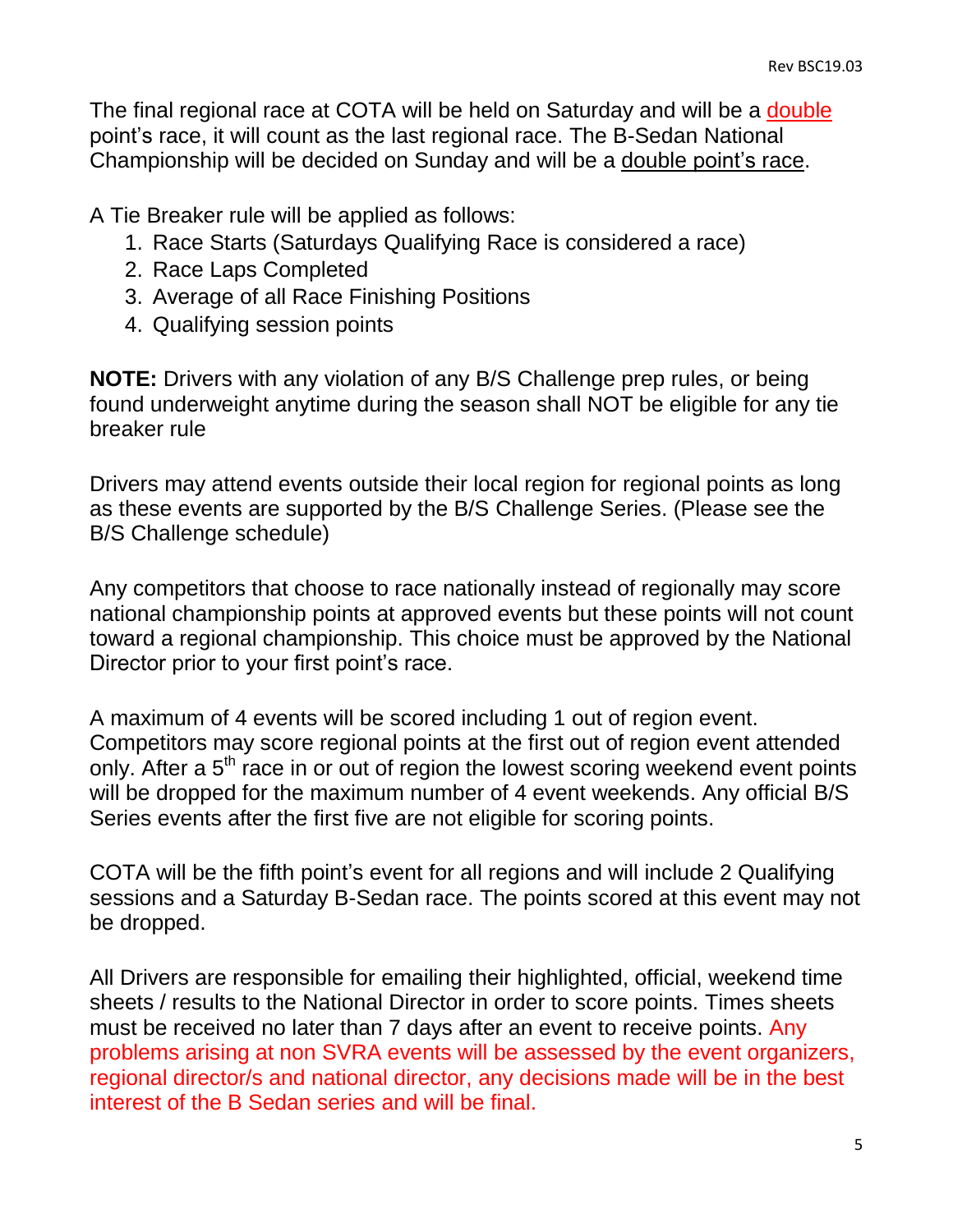# **Registration and Certification**

All cars must complete the registration process for the B-Sedan Challenge in order to be eligible for points.

- Fill out the online Competition Passport
- Upload the required pictures to the Competition Passport

Once the Competition Passport is complete the official weight will be assigned and the Competition Passport will be locked. Any modifications or changes in car specs during the year must be updated via email with documentation and pictures, a new weight may be issued when applicable.

All cars will have their Official Competition Passport posted on the SVRA Website for public viewing. All cars on the Website are considered to be in good standing with the B/S Challenge; once a car has been withdrawn or disqualified it will be removed from the website.

The B-Sedan Challenge series will be featured in the 2018 Vintage Racing Quarterly (VRQ) magazine and will post point standings as well as photos and some driver bios.

#### **Competition Passports must accompany all cars at all events.**

All approved cars will receive a:

- Competition Passport
- B-Sedan Challenge Logbook.
- 2018 B/S Challenge Dash Plaque
- B/S Series Roll Bar Tag stamped with the Competition Passport number
- Official series Windshield Banner
- Official displacement and weight stickers
- Any required series sponsor stickers
- B/S Challenge Hero Cards

As part of the continued efforts to support and grow vintage racing, SVRA will absorb all costs associated with the B-Sedan Challenge series as to not place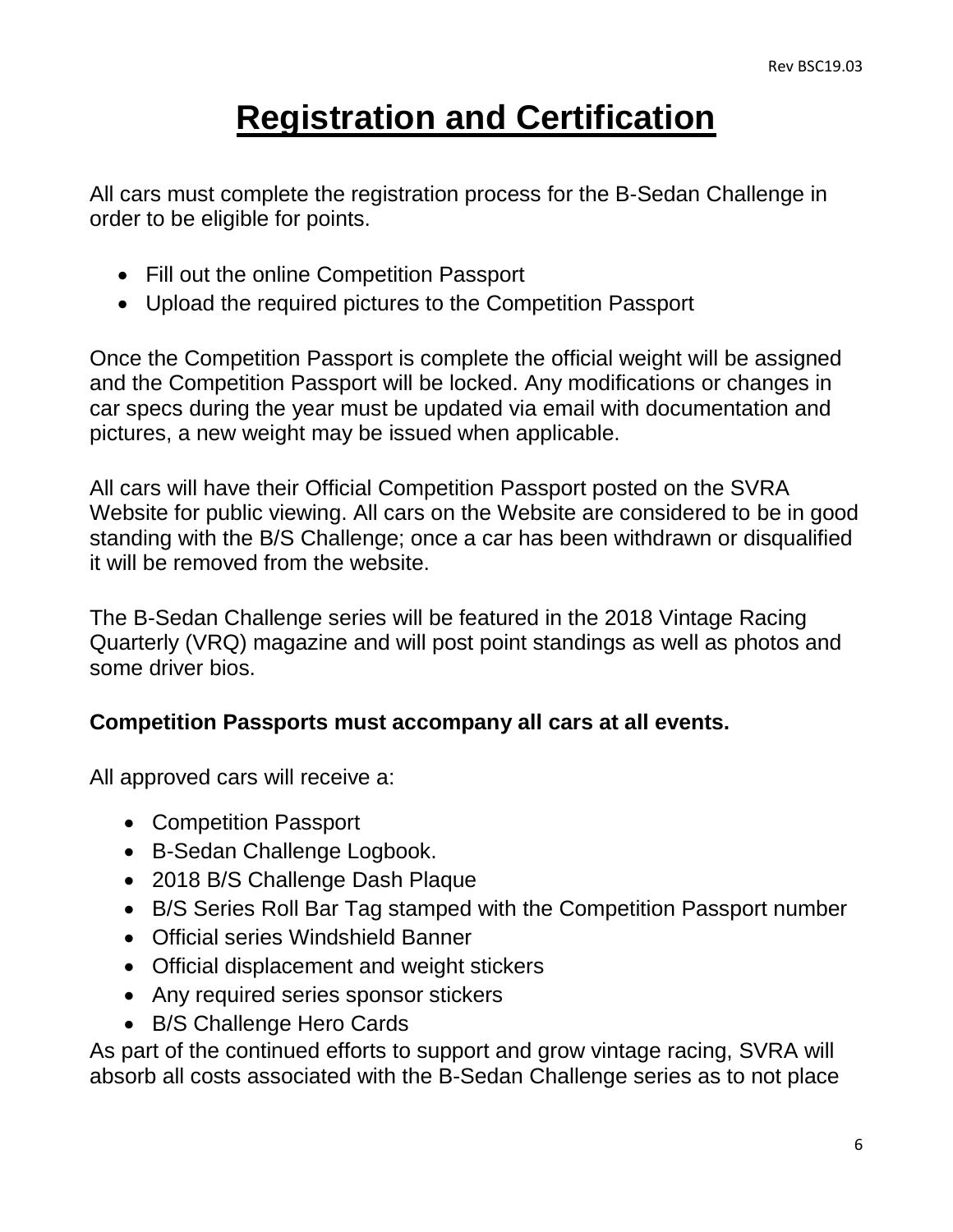any burden on any not for profit racing organizations or the competitors themselves. We simply ask that drivers commit to running at least three events.

### **The following items are prohibited**

- Any performance enhancing Fuel Additives
- Add on ignition management systems. (user controlled spark advance or retard systems)
- Traction Control of any type
- Crank trigger ignitions
- Remote Canister Shocks and or struts of any type
- Remotely adjustable shocks & struts
- Motorcycle or watercraft carburetors
- Digital Dashboards
- Offsetting of the Cylinder head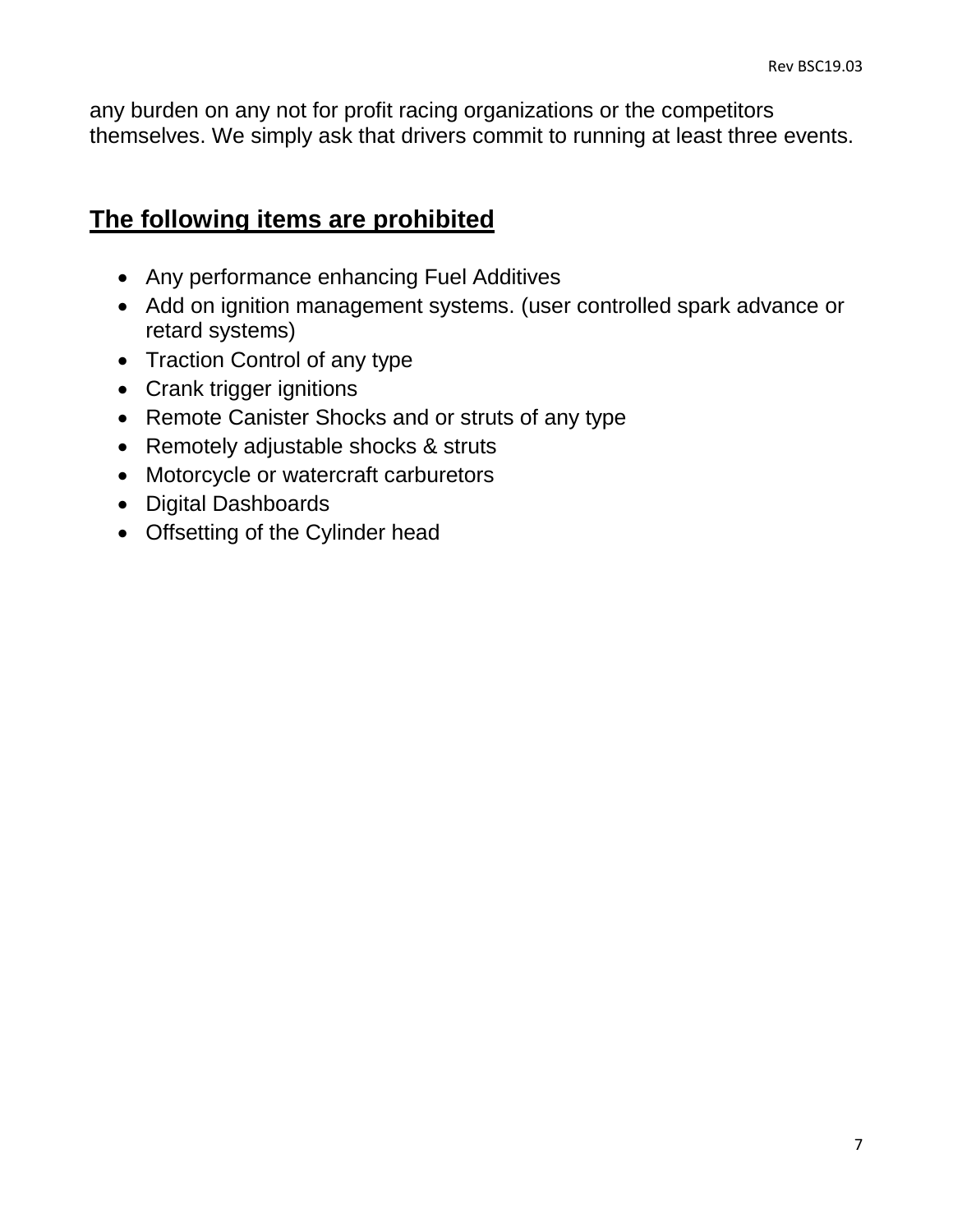## **Rules B-Sedan**

#### **1.0 ENGINES**

Engines must be naturally aspirated and the same size and manufacture that was available within this B-Sedan Challenge Series specific time period. Engine sizes that did not exist on or before October 31, 1979 or at the end of the production of a specific make and model, whichever came first will not be allowed, except where allowed in these rules. Bore and Stroke must be as manufactured, 1.2mm (.047) maximum overbore allowed. Any "pre-approved" over bored engines will carry a 1.25 pound per extra cc weight penalty. Any odd engine configurations may be allowed on an individual basis with competition adjustments and must be approved by the National Director.

#### **1.1**

Open Engine Inspections: All entrants must be prepared to prove bore and stroke to the Competition Director/s at any given event. Declining an inspection will result in automatic disqualification of the event and all seasonal points up to this time forfeited. Please be prepared with the proper tools, gaskets and equipment to remove the head if necessary.

#### **1.2 ENGINE PREPARATION**

Engines must be able to run on 112 Octane Race Gas or less. Track fuel must be used at the B-Sedan Challenge Championship weekend and will be checked. Dry Sumps may be approved on an individual basis, a weight penalty may be assessed if approved.

#### **1.3**

Flywheels, Clutch's and Starters are open, Starter must be mounted in the original position, IE; forward mount / reverse mount.

#### **2.0 TRANSMISSIONS B-SEDAN**

Stock case synchromesh transmissions 4 or 5 speeds are acceptable. Reverse must be fully functioning.

#### **2.1**

Dog Ring transmissions in a stock case with recognized factory ratios are allowed with no weight penalty. (Must have documentation for ratios and are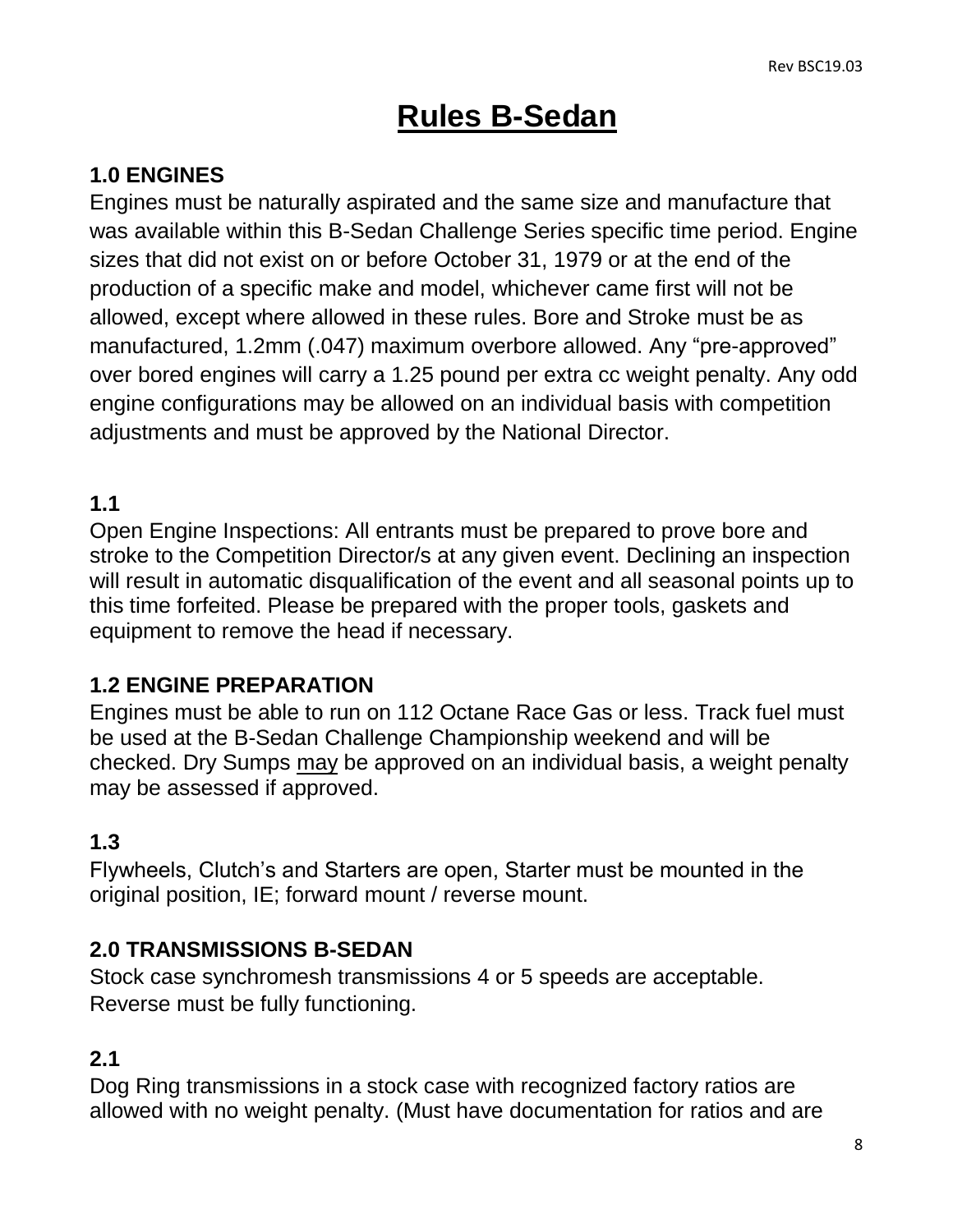subject to scrutiny). Gearboxes such as Jerico, G-Force, Saenz, Hewland, & Quaife etc. will be penalized 75 LBS, ratios are free. Reverse must be fully functioning in either case.

#### **2.2**

**BMW** allowed alternate transmissions with no weight penalty:

Getrag 240 / 4 speed Getrag 242 / 4 speed standard Getrag 242 / 4 speed close ratio Getrag 245 / 5 speed o/d Getrag 240 / 5 speed o/d

Getrag 235 / 5 speed sport transmission, direct drive 5th Getrag 245/10 5 speed sport, direct drive 5th Getrag 265 / 5 speed sport transmission, direct drive 5th ZF Direct Drive  $1 = 2.30 / 2 = 1.56 / 3 = 1.28 / 4 = 1.088 / 5 = 1.00$ 

Getrag Gears are free, must be in factory case (BMW or Getrag) transmission.

#### **2.3**

**Datsun** allowed alternate transmissions with no weight penalty:

All Z car, 200SX or Truck (Stock/Syncro) 4 or 5 speed overdrive transmissions.

Nissan Competition Direct Drive Transmissions:

32010-N3220, option 1- 1<sup>st</sup> 2.818, 2<sup>nd</sup> 1.973, 3<sup>rd</sup> 1.470, 4<sup>th</sup> 1.192, 5<sup>th</sup> 1.00 32010-N3221, option 2- 1<sup>st</sup> 2.348, 2<sup>nd</sup> 1.601, 3<sup>rd</sup> 1.296, 4<sup>th</sup> 1.138, 5<sup>th</sup> 1.00 32010-N3222, option 3- 1<sup>st</sup> 2.192, 2<sup>nd</sup> 1.601, 3<sup>rd</sup> 1.470, 4<sup>th</sup> 1.138, 5<sup>th</sup> 1.00 32010-N3201, option 4- 1<sup>st</sup> 3.321, 2<sup>nd</sup> 2.270, 3<sup>rd</sup> 1.601, 4<sup>th</sup> 1.240, 5<sup>th</sup> 1.00 Optional Nissan Competition  $1<sup>st</sup>$  gears (1.813, 1.832, 1.858 and 1.97) are allowed on any Factory transmission.

Optional Nissan Competition Webster Input Reduction Gear allowed on any Factory transmission.

United Kingdom Elite Transmission Gear sets in a Nissan A or B case

Option 1 – 1<sup>st</sup> 2.823, 2<sup>nd</sup> 1.976, 3<sup>rd</sup> 1.479, 4<sup>th</sup> 1.200, 5<sup>th</sup> 1.00 Option 2 – 1<sup>st</sup> 2.348, 2<sup>nd</sup> 1.601, 3<sup>rd</sup> 1.296, 4<sup>th</sup> 1.200, 5<sup>th</sup> 1.00

Nissan Competition early "A" Transmission with 3 piece case: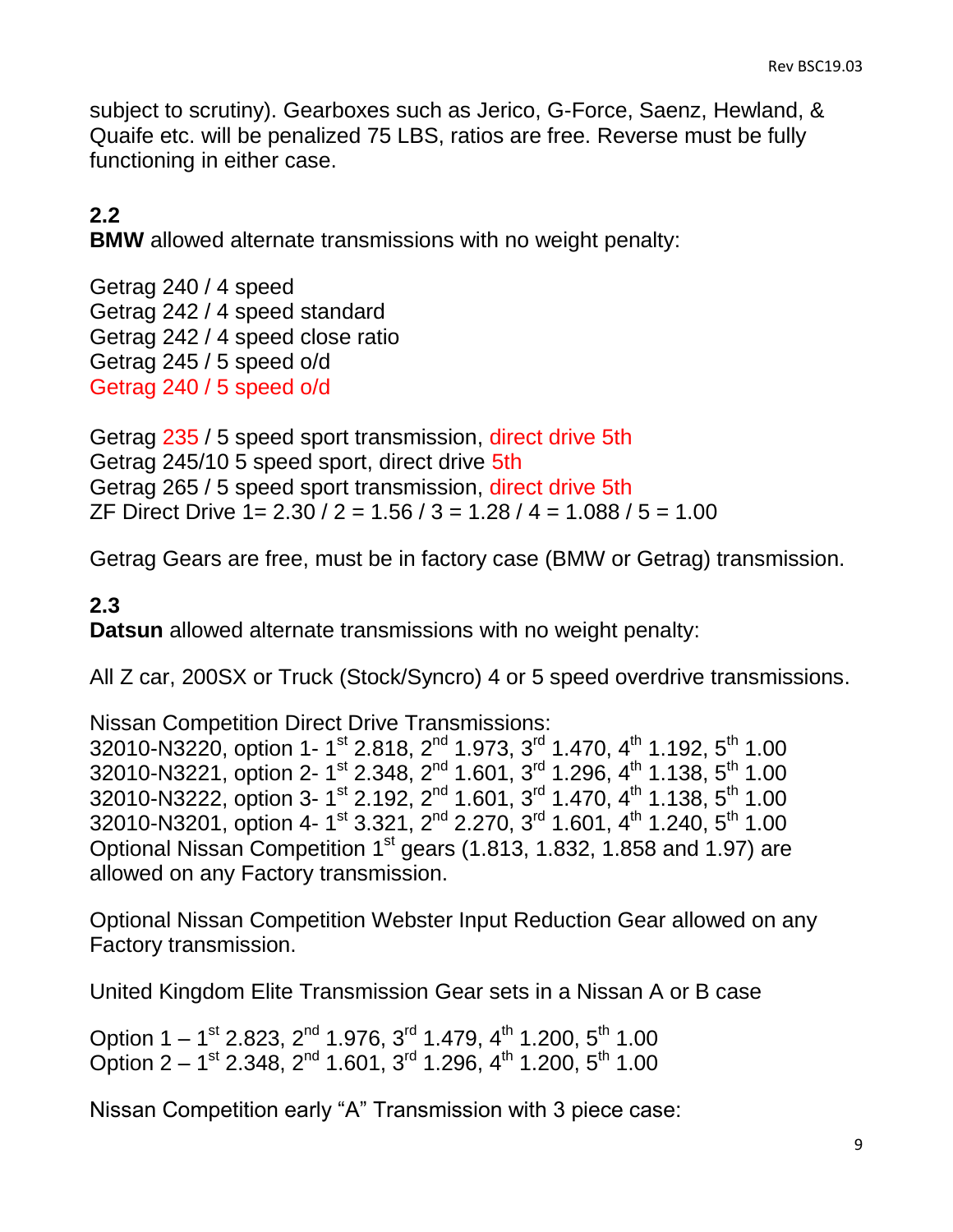Option 1 – 1<sup>st</sup> 2.678, 2<sup>nd</sup> 1.704, 3<sup>rd</sup> 1.262, 4<sup>th</sup> 1.00, 5<sup>th</sup> .852 Option 2 – 1<sup>st</sup> 1.858, 2<sup>nd</sup> 1.388, 3<sup>rd</sup> 1.217, 4<sup>th</sup> 1.00, 5<sup>th</sup> .852 Option 3 – 1<sup>st</sup> 2.554, 2<sup>nd</sup> 1.758, 3<sup>rd</sup> 1.271, 4<sup>th</sup> 1.00, 5<sup>th</sup> .852

Nissan original equipment (standard)  $1<sup>st</sup>$  2.957,  $2<sup>nd</sup>$  1.858,  $3<sup>rd</sup>$  1.311,  $4<sup>th</sup>$  1.00,  $5<sup>th</sup>$ .852

#### **3.0 SUSPENSION B-SEDAN**

#### **3.1 FRONT:**

Front Suspension and steering type must use the original suspension pieces. Relocation of pick up points is allowed within reason for the purposes of roll center, bump steer, and suspension travel.

#### **3.2 REAR:**

Rear Suspension type must be based on the original suspension of vehicle: Semi Trailing Arm rear suspensions are not to be replaced with true I.R.S, Semi Trailing Arm, or Solid Axle systems and vice versa.

Exception: F.I.A group 2 / B-Sedan prepped race vehicles that came stock with leaf spring rear suspensions are allowed to upgrade for safety and performance reasons to a Truck Arm, 3-link, 4-Link, or Modified 4-Link (lotus link) , with a cross link, traditional watts, fixed watts, Mumford link, panhard bar, or J-bar, or any combination thereof. Sprung links of any type are not allowed. Aluminum or Titanium solid rear axle tubes are not allowed. Quick Change center housings are not allowed.

**NOTE:** All live solid axle cars spring and shock assemblies can be of a coil over type, or weight jack spring buckets with a separate shock location. When utilizing a coil over for an upgrade on a solid axle system, the stock shock location on the chassis must be utilized for that assembly. The mechanical advantage or "motion ratio" of the shock location may not be improved over the stock location. Floater type rear axles are allowed. Any non-factory specifications must be approved and documented in the cars Competition Passport.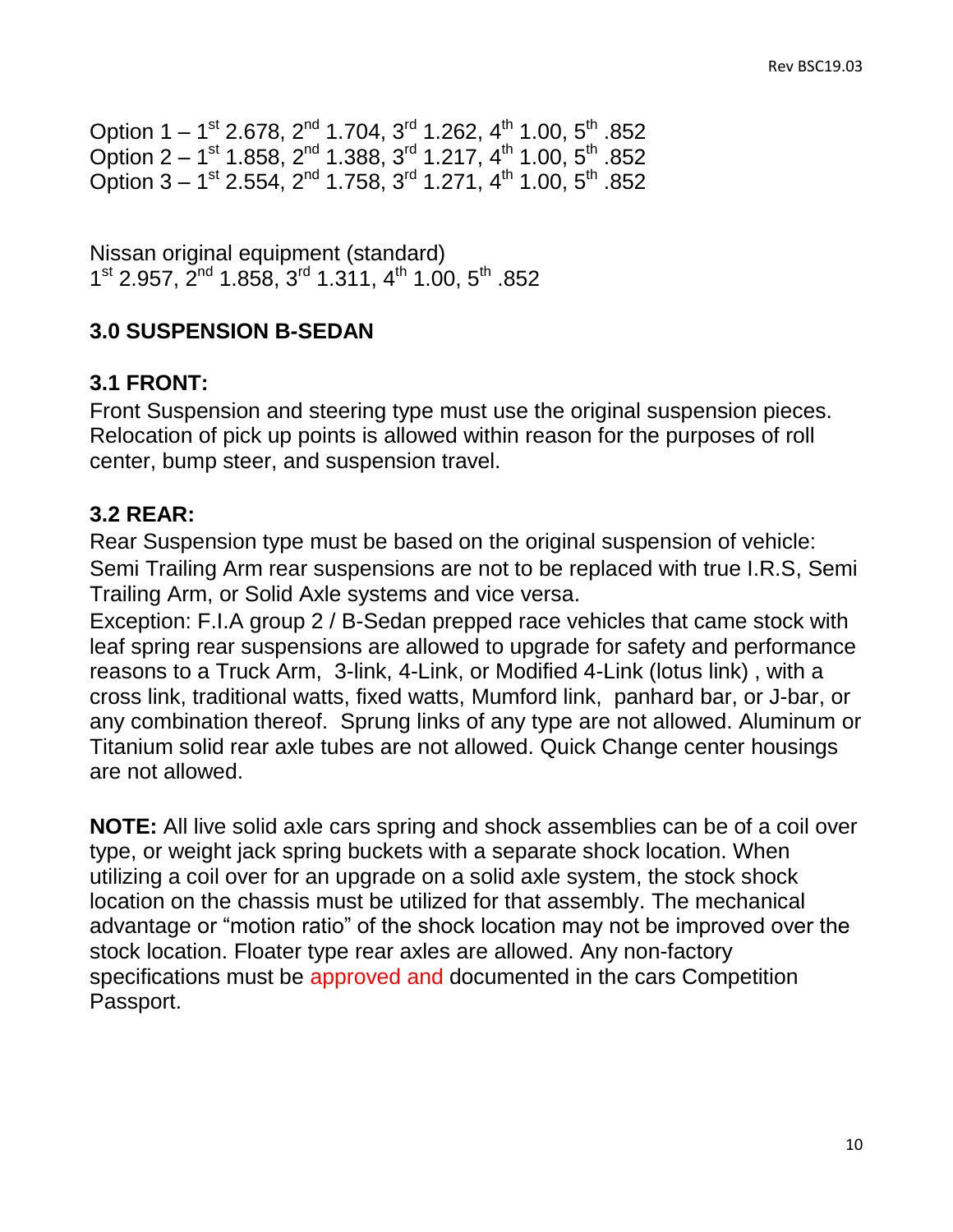### **3.3 UNDER CHASSIS / AERODYNAMICS**

Under trays are not allowed to extend under the car beyond the opening of the front wheel arches and may not be lower than the original bodywork. Skid Plates are allowed under the oil pan but must serve no other purpose.

#### **3.4 SWAY BARS:**

Sway Bars diameter and material and method of attachment are open. Cockpit adjustable Sway Bars are prohibited.

#### **4.0 WEIGHT B-SEDAN**

B-Sedan Minimum weight requirement (car only) is ONE pound per nominal C.C. IE;  $1800cc = 1,800$  lbs,  $2000cc = 2,000$  lbs,  $2300cc = 2,300$  lbs. (See Competition Adjustment rules for weight adjustments per car model below)

#### **5.0**

#### **WHEELS, B-SEDAN**

Maximum wheel width of 7" x 13", 14" & 15" Wheel diameters appropriate to the make and model are required. Brake cooling fans are not allowed. Brake Ducting is allowed within the confines of approved front end bodywork, core supports, air dams and spoilers. Cars with 14" wheels may go up or down 1" on diameter. All Datsun's must use 13" wheels.

#### **5.1 TIRES:**

The event organizers tire rules must be followed. Tires for the B-Sedan Championship at COTA will use the SVRA Group 8 Tire Rules.

#### **5.2 RAIN TIRES:**

In the event of rain for any timed qualifying session or race, the regional spec tire may be used with rain grooves or any DOT tire (the spec size) with a tread wear of 100 or greater. In the event of rain the "Event" Competition Director will make an official declaration of a "Rain Session" 60 minutes prior to the start of the session.

#### **6.0 BRAKES:**

Only period brake configurations are acceptable, 10.5" maximum front rotor size, add 50lb to any car that has disc brakes on rear that originally came with drum brakes. Any out of spec brake systems will carry a 25lb per corner weight penalty.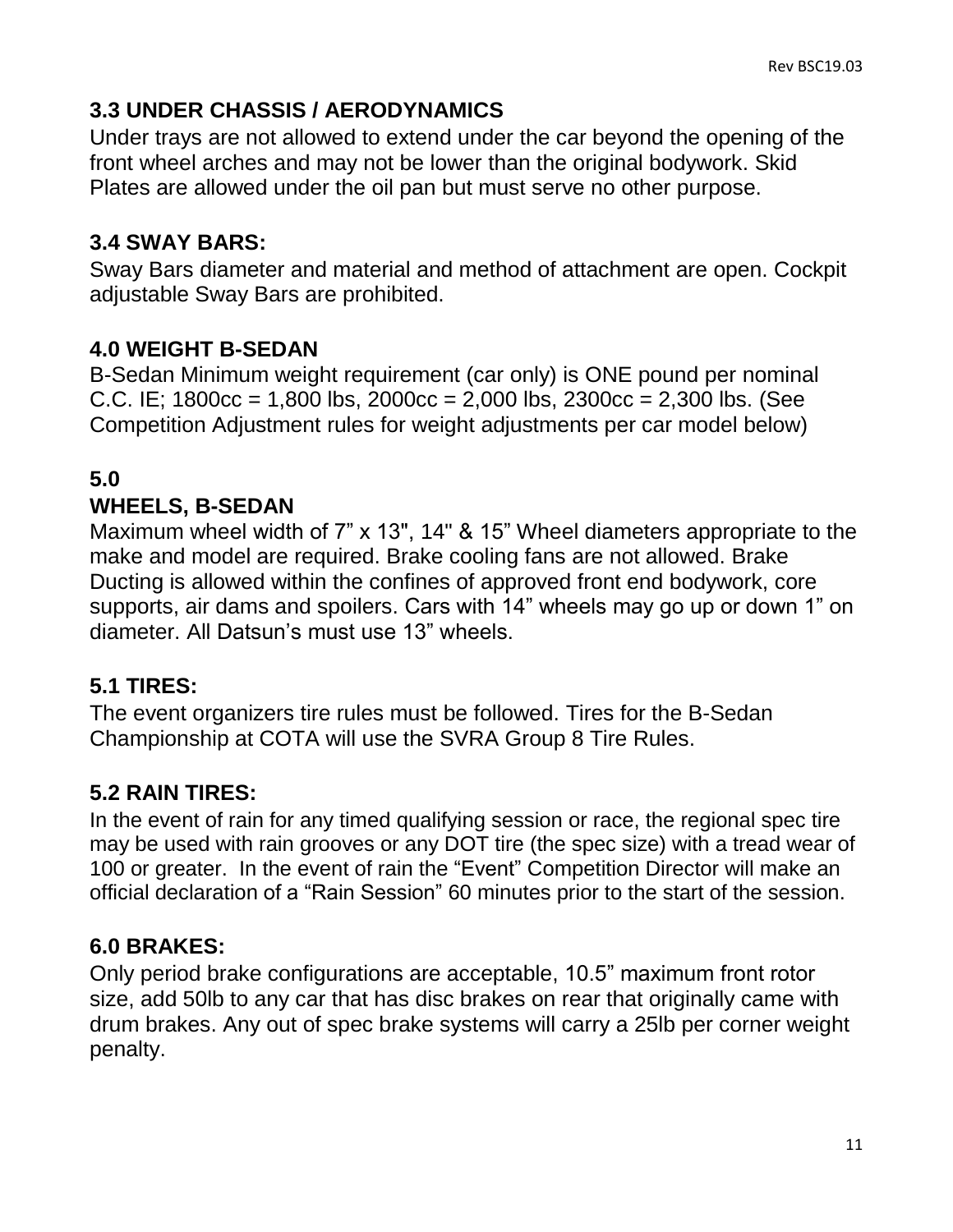#### **7.0 WINDOWS:**

Polycarbonate or Lexan material may be use for windshields and must be a minimum of ¼" thick and mounted appropriately. Polycarbonate, Lexan or Plexiglass may be used for all other windows with a minimum thickness of 1/8" and must be mounted appropriately.

**Box Flare, Alpina or FIA body kits may be approved on an individual basis.**

## **B-SEDAN COMPETITION ADJUSTMENTS**

ALFA and BMW 2000cc: Reduction in weight to 1900 LBS

ALFA and BMW 1800cc: Reduction in weight to 1700 LBS

DATSUN 610: L-20B Engine allowed at 2000 LBS

DATSUN 510: L-20B Engine allowed at 2000 LBS

DATSUN: L-20B with FIA head allowed at 2075 LBS

All Push Rod Engine cars are allowed a reduction of 150 LBS to Minimum weight to CC requirement, with a maximum of a 601CC increase to stock displacement. Bore and Stroke is open within this format for these vehicles to allow more cars to compete. Final engine package is not to exceed 2301CC maximum displacement.

All LOTUS (Twin Cam) MODELS: Reduction in Minimum Weight of 100 LBS.

All FORD (Twin Cam) MODELS: Reduction in Minimum Weight of 100 LBS.

MAZDA RX-2 & RX-3: Min. weight - 2000 LBS, 12A only, venturi size is limited to 44mm for the 48MM 2 BBL Downdraft with Street porting, no Peripheral or Bridge porting.

All VOLVO (OHC) MODELS: Reduction in Minimum Weight of 150 LBS.

All VOLKSWAGEN (OHC) MODELS: Reduction in Minimum Weight of 150 LBS.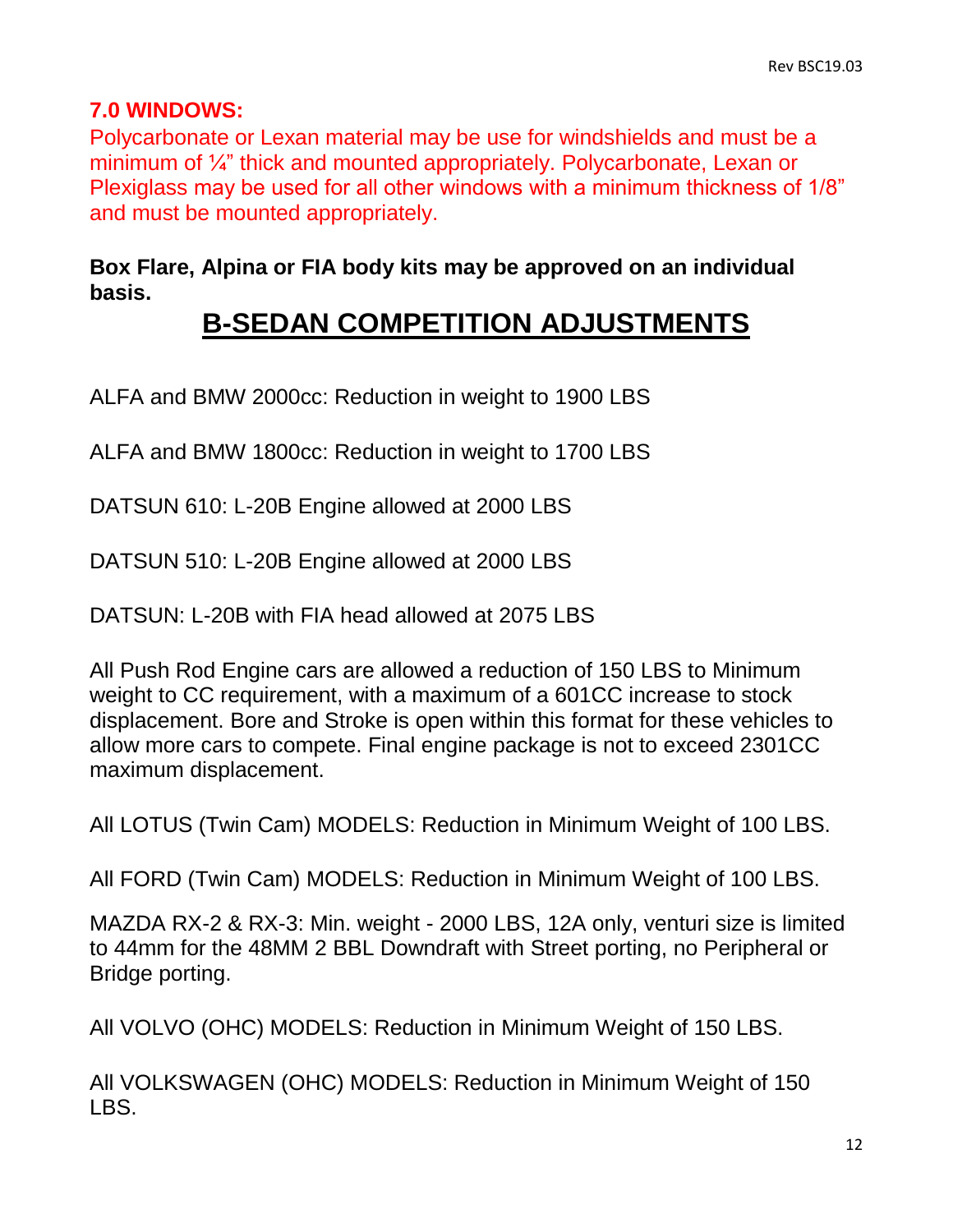# **B-SEDAN LITE (BSL) PREP RULES**

#### **Cars eligible for BSL cutoff at October 1979:**

Alfa 1600cc, with two 40MM side‐draft carbs W/ 34mm chokes, weight 1900 LBS.

BMW 1600, 1600cc with two 40MM side‐draft carbs W/ 34mm chokes, weight 1900 LBS.

BMW 2002, 2000cc single 2 barrel 38MM (1.50") downdraft, weight 2000 LBS

Datsun 510, 610, 710, 1800cc single 2 barrel downdraft 38 mm (1.50") weight 1900 LBS.

Datsun 510, 610, 710 2000cc 2 Barrel downdraft 38 mm (1.50") Weight 2000 LBS.

Datsun 200SX, (1977-1979) 2000cc single 2 Barrel downdraft 38 mm (1.50") weight 2000 LBS.

Datsun 510 1600cc, two side-draft 40MM carbs with 34mm choke limit or optional single 2 barrel downdraft 38 mm (1.50") weight 1900 LBS.

Ford Cortina up to 1600cc pushrod Two side‐draft 40MM carbs with 34mm choke limit Weight 1900 LBS.

Mini up to 1381cc max, Weight 1400 LBS. Period open Carburation

Volvo Sedans 1800cc with 2 barrel 38MM (1.50") downdraft Weight 1900 LBS.

Datsun 1200 /B210 / 210 w/ A12 open induction Weight 1300 LBS

Datsun 1200 / B210 / 210 w/ A14 Two side-draft 40MM carbs with 34mm choke, Weight 1500 LBS

Datsun 1200 / B210 / 210 w/ A15 two side-draft 40MM carbs with 34mm choke, Weight 1700 LB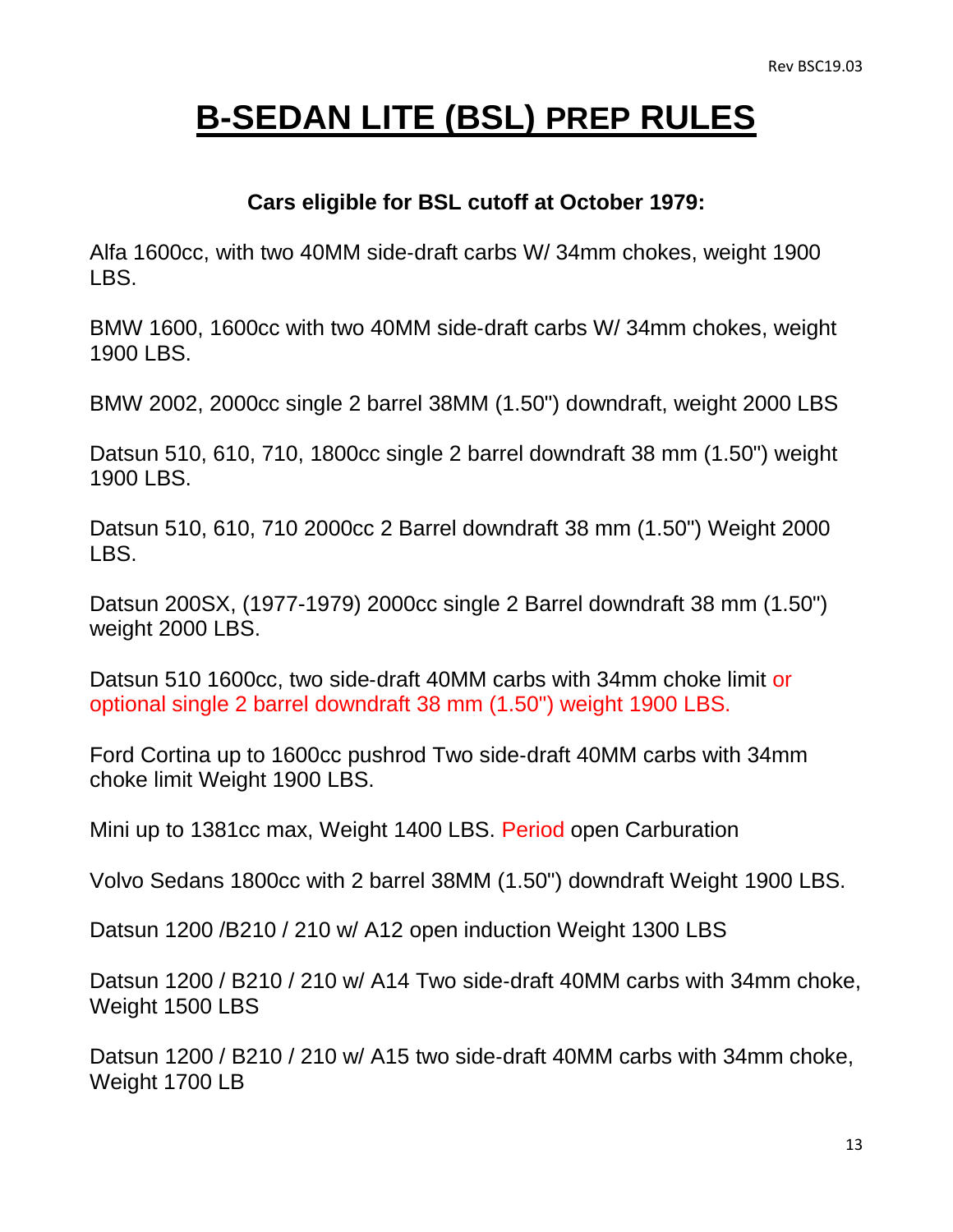#### **Exterior:**

**1.0** A period front spoiler may be mounted below and to the rear of the bumper location. No rear spoilers or wings allowed.

**1.1** Both front and rear bumpers may be removed.

**1.2** Small period correct fender flares are allowed (NO "Box or Alpina" flares).

**1.3** Fiberglass hood and trunk lids are allowed but no other body parts except flares will be allowed in fiberglass. No carbon fiber allowed.

**1.4** Lexan windshield and Plexiglas side and rear windows are allowed. Windshields must be Lexan or Polycarbonate only, no Plexiglas allowed and Windshields must be 1/4" thick and secured properly.

**1.5** No changes to the internal or external coachwork to accommodate installation of the induction system

#### **Wheels, Tires and Suspension:**

**2.0** Wheel rim width 6 inches maximum, wheel diameter, +/- 1" diameter is allowed for cars that have 14" wheels. All Datsun's must use 13" wheels.

**2.1** Tires – The event organizers tire rules apply. The B-Sedan Championship will use the SVRA Group 8 tire rules. Same rain tire rules as the BS cars

**2.2** Track width = stock track plus 2". 1" spacer max per corner, negative offset wheels are not allowed.

**2.3** Suspension joints; spherical bearings and/or rod ends are allowed for sway bar end links, upper front strut bearings, and pan-hard rod ONLY. All other suspension bushings may be replaced by urethane or Delrin bushings.

**2.4** Factory suspension control arms must be used. Reinforcement of suspension control arms for safety is allowed.

**2.5** Suspension pickup points may not be moved except for minor slotting to adjust camber, toe and roll centers.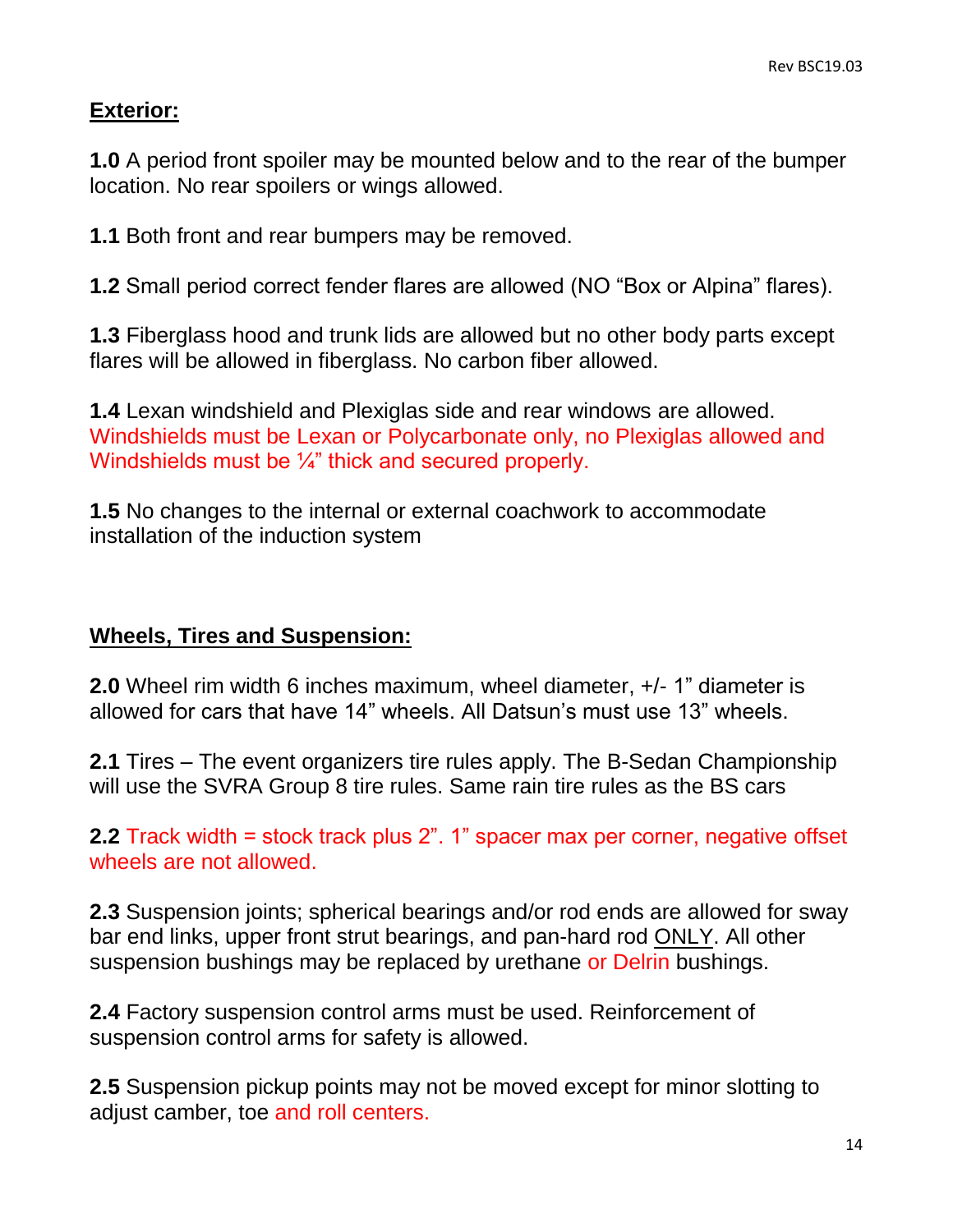**2.6** Adjustable camber is allowed. Front – only with the top camber plate. Rear – only at the control arm bracket or by bending the axle tube.

**2.7** Spring perch height may be adjustable. A smaller diameter coil may be used for tire clearance.

**2.8** Quick-change or knock off-wheels are not allowed.

**2.9** The wheelbase of the automobile may not be changed or relocated.

**2.10** Suspension type (McPherson strut or coil spring/shock combination) must be as originally provided on vehicle. Engine

**2.11** Rear Suspension type must be based on the original suspension of vehicle. Semi Trailing Arm rear suspensions are not to be replaced with true I.R.S, Semi Trailing Arm, or Solid Axle systems and vice versa.

**2.12** B-Sedan Lite prepped race vehicles that came stock with leaf spring rear suspensions are allowed to upgrade for safety and performance reasons to a Truck Arm, 3-link, 4-Link, or Modified 4-Link (lotus link), with a cross link, traditional watts, fixed watts, Mumford link, panhard bar, or J-bar, or any combination thereof. A maximum of 8 Heim / Spherical joints may be used, if more than 8 are points are used the rest must use Delrin, rubber or urethane. Sprung links of any type are not allowed. Aluminum or Titanium solid rear axle tubes are not allowed. Quick Change center housings are not allowed.

**2.13** All solid axle cars may use coil over shocks or weight jacking spring buckets with a separate shock location. When using an upgraded coil over setup the original shock location must be maintained, the mechanical or motion ratio may not be changed from original. All solid axle cars may use floating hubs.

**2.14** National Director must approve all non-factory solid axle modifications.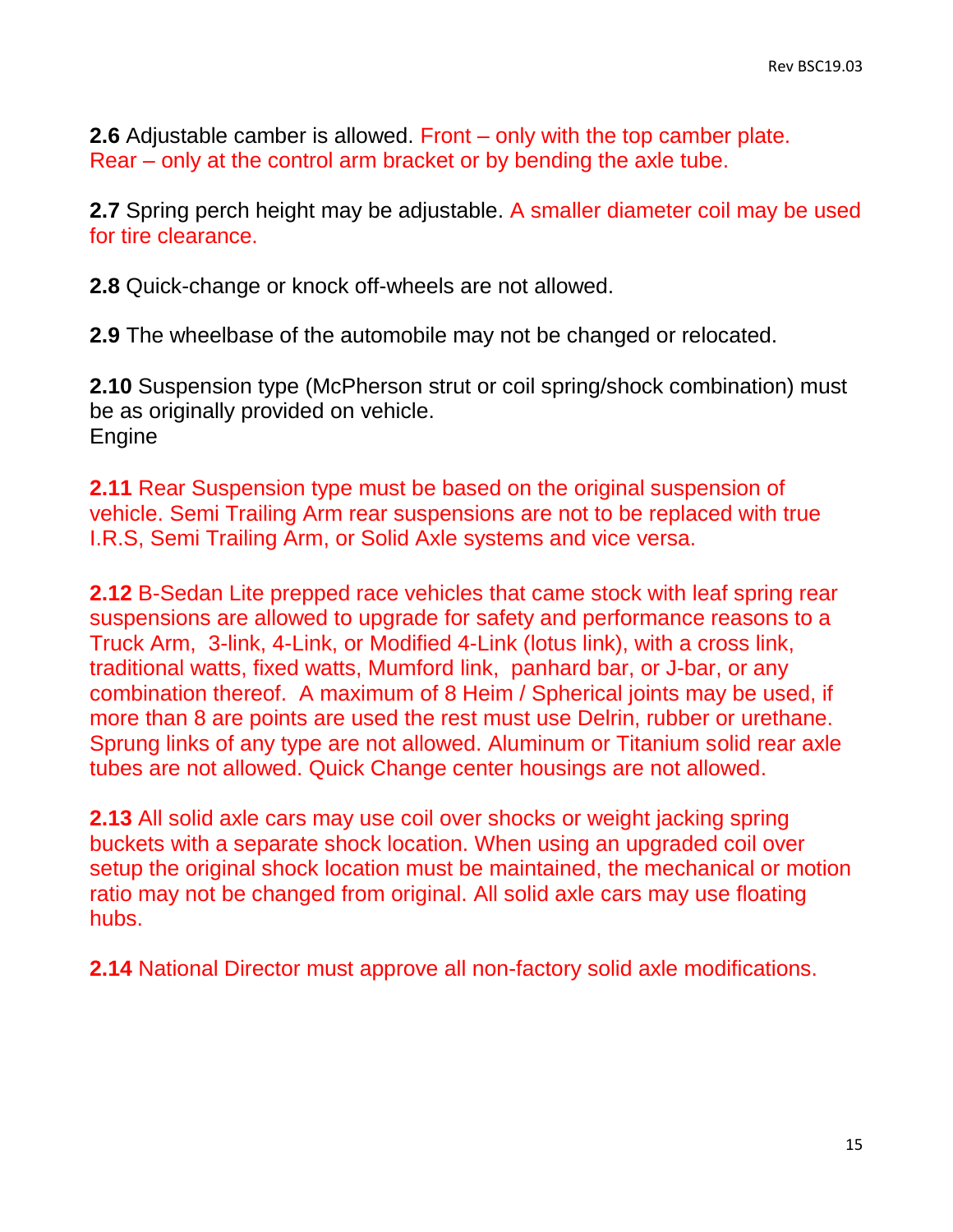#### **Engine Specifications:**

**3.0** Maximum overbore is 1.2mm (.047).

**3.1** Only pre Oct-1979 model year engine configurations and displacements available for sale in the USA are acceptable. Displacement and engine configuration must be correct for chassis type as sold in the USA.

**3.2** Cylinder heads must be OE for USA production cars. Porting is allowed. Material may not be added to cylinder heads.

**3.3** Stroke must be same as stock for engine used.

**3.4** No dry sump lubrication allowed unless originally factory equipped.

**3.5** No electrically driven water pumps.

**3.6** Charging system, either alternator or generator, must be intact and functioning.

**3.7** Any distributor may be used so long as no engine modifications are required. Any ignition may be used and must be triggered by the distributor.

**3.8** Valve springs, keepers, and retainers are free. No alteration of the valve centerlines allowed. Titanium valves are prohibited. Valve diameter must be stock. Over size valves will carry a 35lb weight penalty.

**3.81** Due to the variances in valve size throughout a manufactures production run, you may use the largest "documented" valve size.

The largest valve sizes allowed for a Datsun is 1.65 intake and 1.38 exhaust.

**3.9** Roller cam followers are not allowed unless stock for production cars

**3.10** Carburetors must be type and number per eligibility list.

**3.11** All 2 barrel downdraft carbs are limited to a maximum barrel size of 38mm. Example; Weber 38DGV. Dellorto 38MM 2BBL/ Holley 1.50/38MM 2 BBL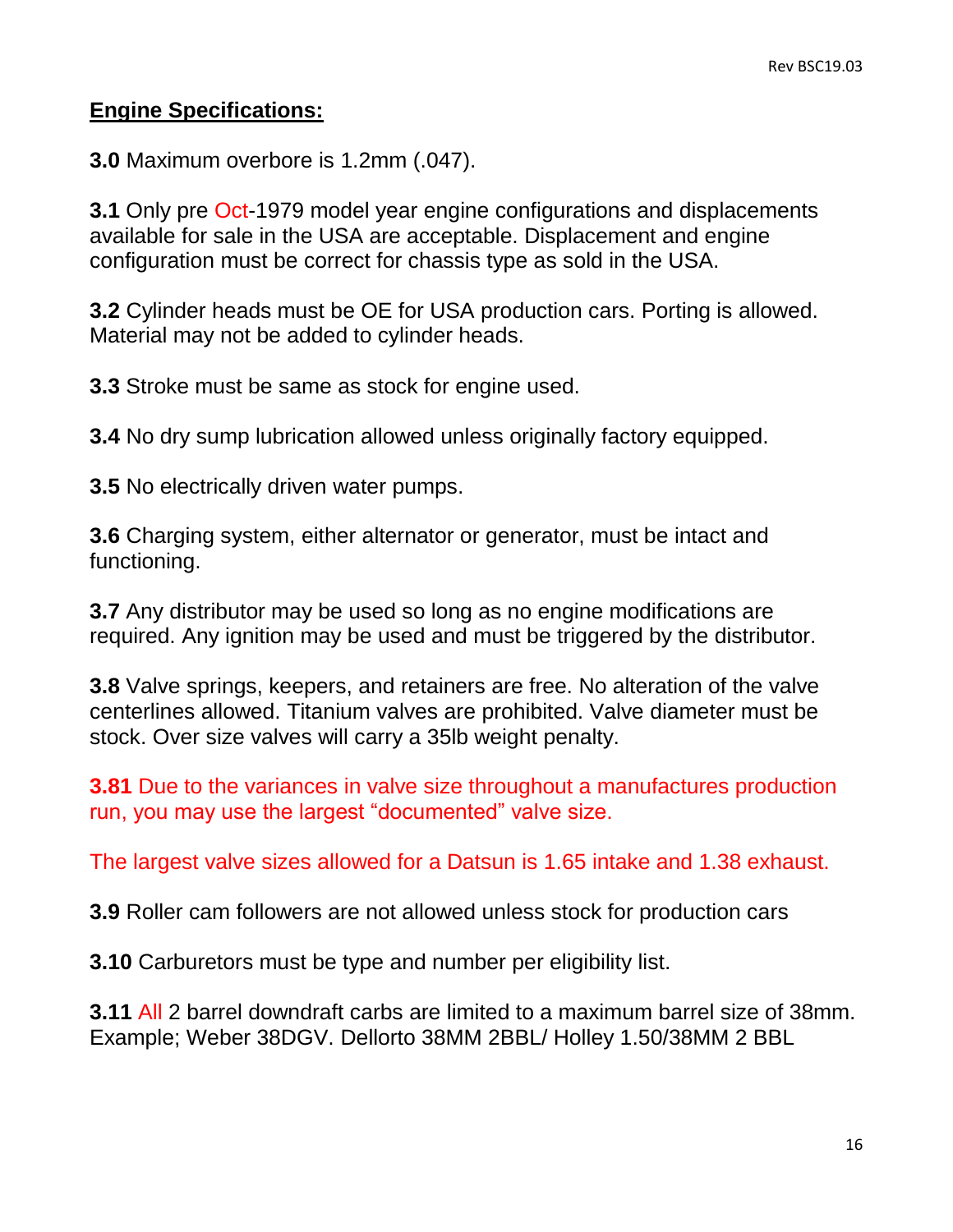**3.12** All Side draft carburetors are limited to maximum choke (venturi) of 34mm and maximum barrel (body) size of 40mm. Example; Weber 40DCOE or Mikuni PHH with 34mm chokes.

**3.13** Factory / OEM or aftermarket "cast" intake manifold may be used, fabricated intake manifolds are prohibited without period documentation.

#### **Drivetrain:**

**4.0** Limited slip or locked differentials are allowed. Original OEM case is required.

**4.1** Brake and clutch pedals and hydraulic cylinders are free.

**4.2** Transmissions may have a maximum of 5 forward speeds and functioning reverse. Transmissions must have OE case and internals (synchromesh). Sequential gearboxes and "dog" boxes are prohibited. Any car using a 4 speed or over drive 5<sup>th</sup> gear transmission qualifies for a 75lb weight reduction.

**4.3** Stock type diameter flywheel, pressure plate and clutch disc are required. Clutch and pressure plate must be single disc design.

**4.4** Radiators are free but must be in approximately stock location.

**4.5** Engine and/or transmission must be in stock location and may not be repositioned to alter weight distribution.

**4.6** Rotary engines are not allowed.

#### **Brakes:**

**5.0** Brake discs, calipers and/or drums must be period correct.

**5.1** Substitution of dual master cylinders and pressure adjusting devices are allowed.

**5.2** Replacement or removal of brake booster systems is allowed.

**5.3** Any car using rear disc brakes that came with drum brakes will incur a 50lb penalty. Any out of spec brake systems will carry a 25lb per corner weight penalty.

**5.4** Brake disc diameter 10.5" maximum.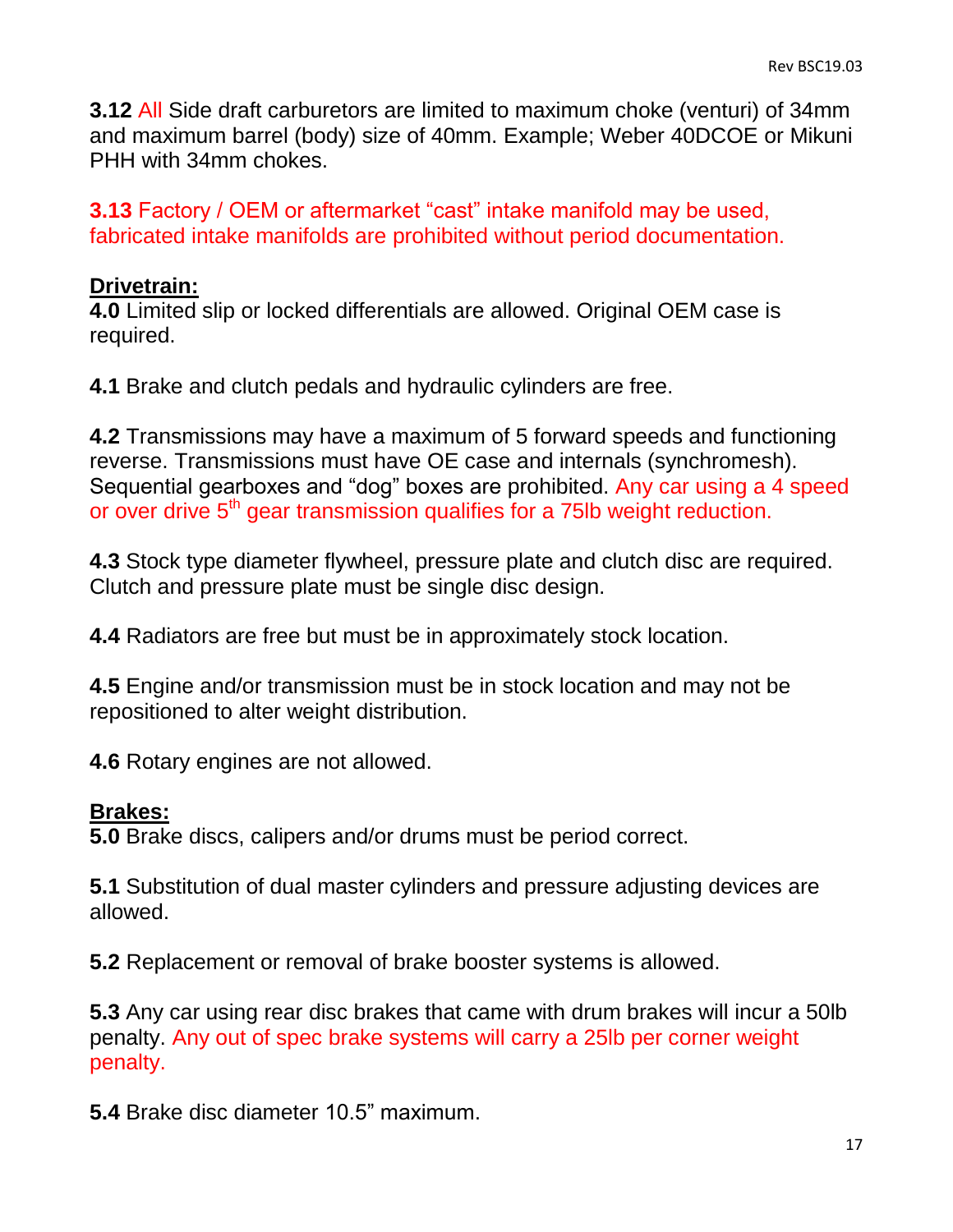# **Regions**

## **National Director:**

Rick Parent, [rick@svra.com](mailto:rick@svra.com)

Local regions are determined by the state in which you reside.

## **1- Northwest Region:**

**Director/s:** Jim Froula, jimfroula@yahoo.com **States:**

- Oregon
- Washington
- Idaho

### **2 - Southwest Region:**

**Director/s:** Steve Link, Matt Rose, fstevenlink@hotmail.com, mattrose2002@yahoo.com **States:**

- California
- Nevada
- Arizona

## **3 - Big Sky Region:**

**Director/s:**

**States:**

- Montana
- North Dakota
- South Dakota
- Wyoming
- Nebraska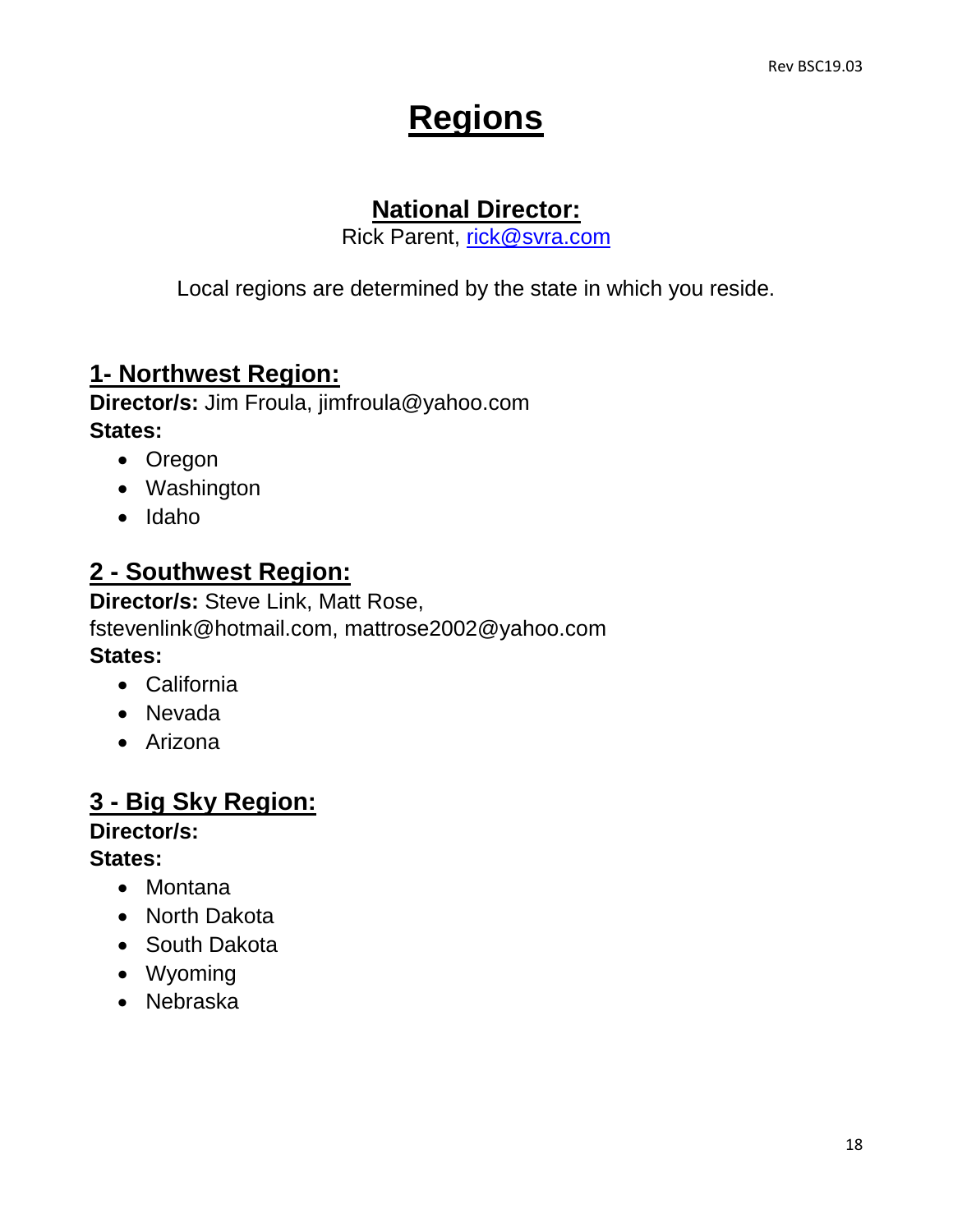## **4 - Mid Central Region:**

### **Director/s**

#### **States:**

- Utah
- Colorado
- Kansas

## **5 - Longhorn Region:**

**Director/s:** Steve Smargiasso, smarg10@aol.com **States:**

- New Mexico
- Oklahoma
- Texas
- Arkansas
- Louisiana

## **6 - Central region:**

#### **Director/s:** Steve Bonk, datsunracing75@aol.com

#### **States:**

- Minnesota
- Iowa
- Missouri
- Wisconsin
- Illinois
- Michigan
- Indiana
- Ohio

### **7 - Northeast Region:**

#### **Director/s:** Chris Zappa, christopher.zappa@gmail.com **States:**

- Kentucky
- Virginia
- West Virginia
- Maryland
- Delaware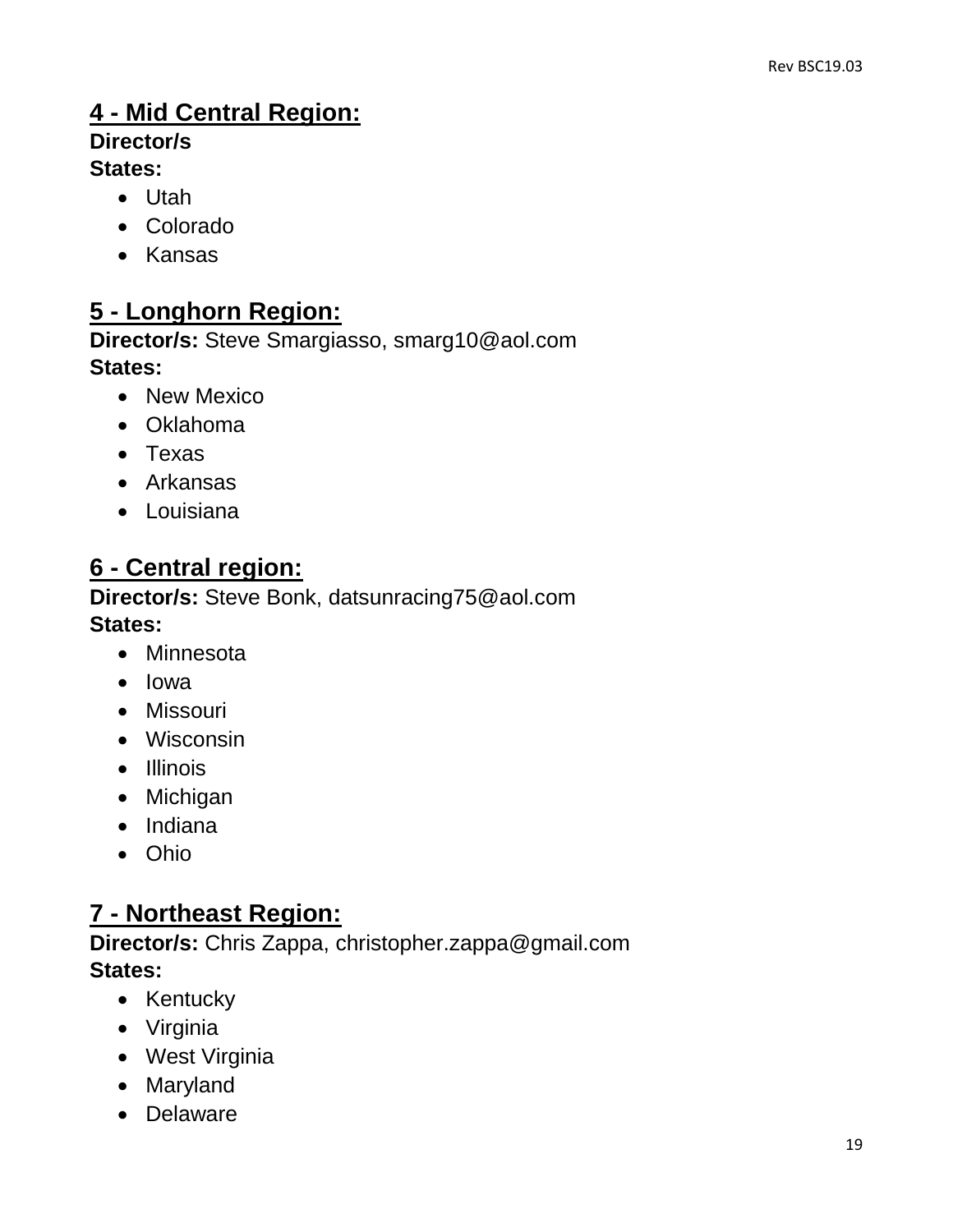- Pennsylvania
- New Jersey
- Rhode Island
- Connecticut
- Massachusetts
- New York
- Vermont
- New Hampshire
- Maine

## **8 - Southeast Region:**

**Director/s:** Brian Walsh, imsars@comcast.net **States:**

- Mississippi
- Alabama
- Tennessee
- Georgia
- Florida
- South Carolina
- North Carolina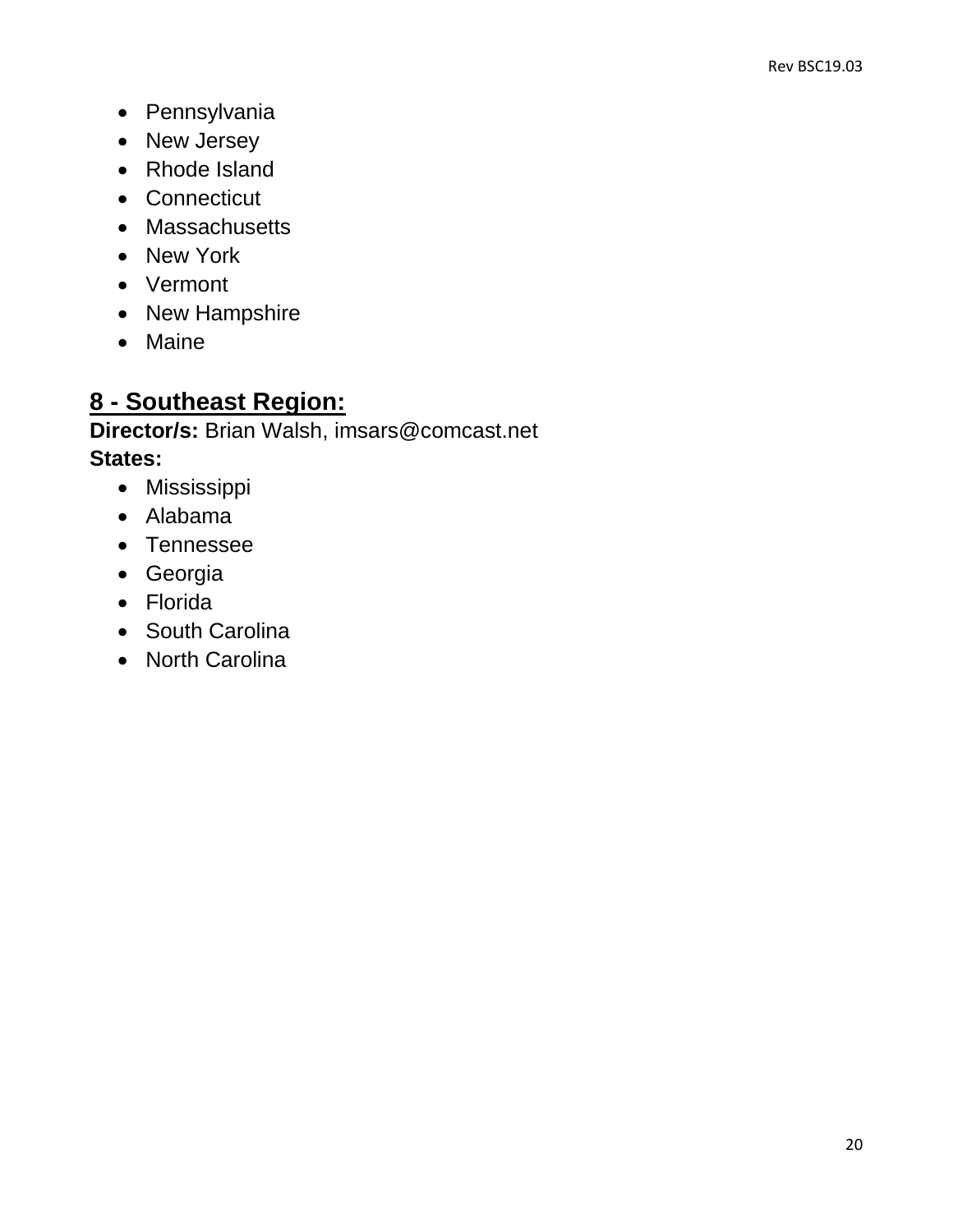# **Official Races by Region**

## **1 - Northwest Region:**

- 1. Pacific Raceways, April 27-29 (SOVREN)
- 2. Spokane County Raceway, June 8-9 (SOVREN)
- 3. Pacific Raceways July 5-7 (SOVREN)
- 4. Portland, July 25-28 (SVRA)
- 5. Portland, September 7-8 (SOVREN)

## **2- Southwest Region:**

- 6. Willow Springs, March 22-24 (VARA)
- 7. Autoclub Speedway, April 26-28 (SVRA)
- 8. Weather Tech Raceway, May 3-5 (SVRA)
- 9. Willow Springs, September 14-15 (VARA)
- 10. Any B-Sedan Championship race in any region

## **3 - Big Sky Region:**

Any official TABS 2.5 Challenge Race in any region will count for Big Sky Regional points

## **4 - Mid Central:**

None at this time

## **5 - Longhorn Region:**

- 11. MSR Houston, February 22-24 (CVAR)
- 12. Hallet, March 22-24 (CVAR)
- 13. Eagles Canyon Raceway, April 12-14 (CVAR)
- 14. MSR Houston, May 17-19 (CVAR)
- 15. Texas Motor Speedway, September 20-22 (CVAR)